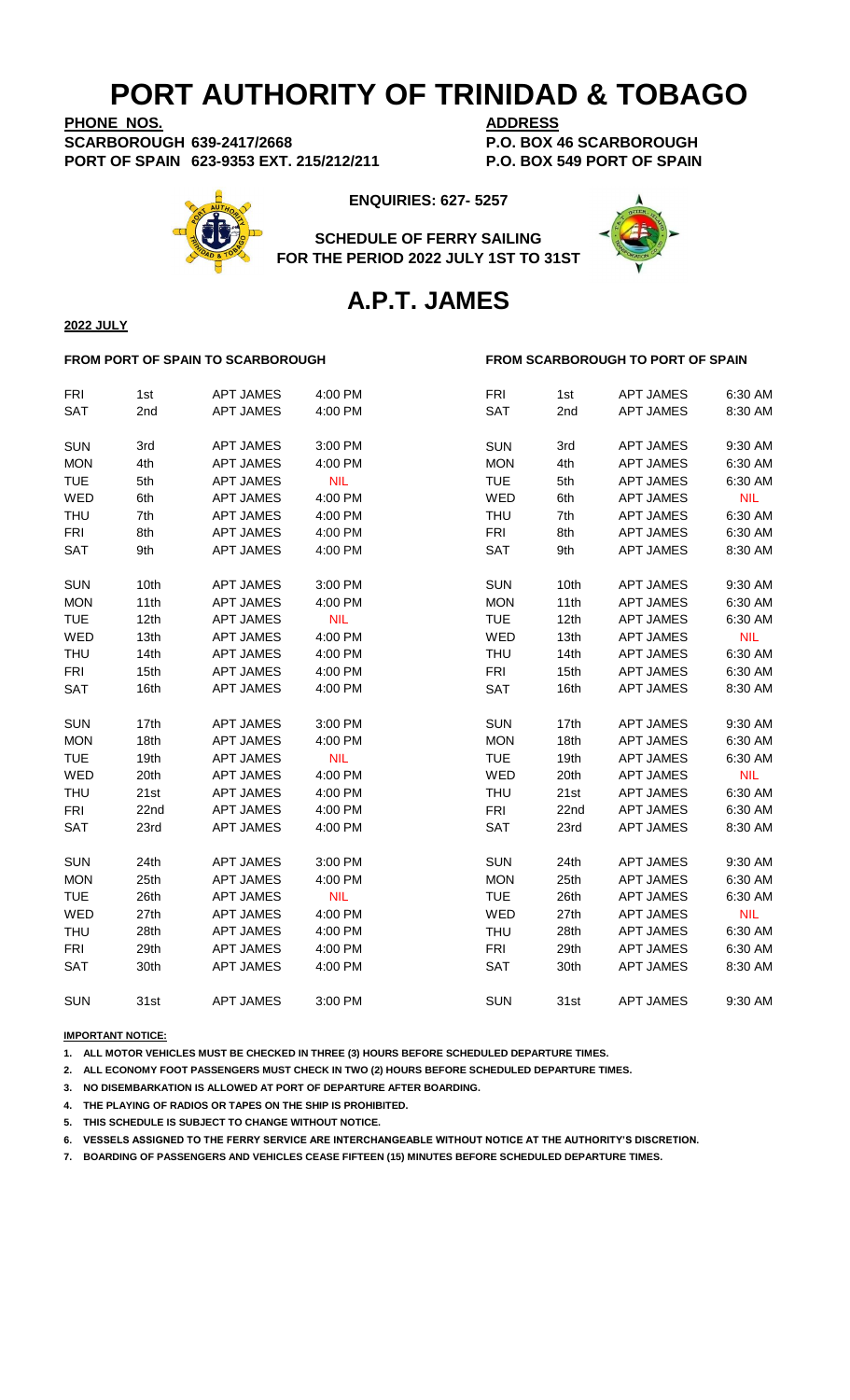**PHONE NOS. ADDRESS SCARBOROUGH 639-2417/2668 P.O. BOX 46 SCARBOROUGH PORT OF SPAIN 623-9353 EXT. 215/212/211 P.O. BOX 549 PORT OF SPAIN**



**ENQUIRIES: 627- 5257**



**SCHEDULE OF FERRY SAILING FOR THE PERIOD 2022 JULY 1ST TO 31ST**

### **BUCCOO REEF**

#### **2022 JULY**

| FROM PORT OF SPAIN TO SCARBOROUGH |      |                    |            |            | FROM SCARBOROUGH TO PORT OF SPAIN |                    |            |
|-----------------------------------|------|--------------------|------------|------------|-----------------------------------|--------------------|------------|
| <b>FRI</b>                        | 1st  | <b>BUCCOO REEF</b> | 8:00 AM    | <b>FRI</b> | 1st                               | <b>BUCCOO REEF</b> | 4:00 PM    |
| SAT                               | 2nd  | <b>BUCCOO REEF</b> | 8:30 AM    | <b>SAT</b> | 2nd                               | <b>BUCCOO REEF</b> | 4:00 PM    |
| <b>SUN</b>                        | 3rd  | <b>BUCCOO REEF</b> | 9:30 AM    | <b>SUN</b> | 3rd                               | <b>BUCCOO REEF</b> | 3:00 PM    |
| <b>MON</b>                        | 4th  | <b>BUCCOO REEF</b> | 8:00 AM    | <b>MON</b> | 4th                               | <b>BUCCOO REEF</b> | 4:00 PM    |
| <b>TUE</b>                        | 5th  | <b>BUCCOO REEF</b> | 8:00 AM    | <b>TUE</b> | 5th                               | <b>BUCCOO REEF</b> | 4:00 PM    |
| WED                               | 6th  | <b>BUCCOO REEF</b> | <b>NIL</b> | WED        | 6th                               | <b>BUCCOO REEF</b> | <b>NIL</b> |
| <b>THU</b>                        | 7th  | <b>BUCCOO REEF</b> | 8:00 AM    | <b>THU</b> | 7th                               | <b>BUCCOO REEF</b> | 4:00 PM    |
| <b>FRI</b>                        | 8th  | <b>BUCCOO REEF</b> | 8:00 AM    | <b>FRI</b> | 8th                               | <b>BUCCOO REEF</b> | 4:00 PM    |
| SAT                               | 9th  | <b>BUCCOO REEF</b> | 8:30 AM    | <b>SAT</b> | 9th                               | <b>BUCCOO REEF</b> | 4:00 PM    |
| <b>SUN</b>                        | 10th | <b>BUCCOO REEF</b> | 9:30 AM    | <b>SUN</b> | 10th                              | <b>BUCCOO REEF</b> | 3:00 PM    |
| <b>MON</b>                        | 11th | <b>BUCCOO REEF</b> | 8:00 AM    | <b>MON</b> | 11th                              | <b>BUCCOO REEF</b> | 4:00 PM    |
| <b>TUE</b>                        | 12th | <b>BUCCOO REEF</b> | 8:00 AM    | <b>TUE</b> | 12th                              | <b>BUCCOO REEF</b> | 4:00 PM    |
| WED                               | 13th | <b>BUCCOO REEF</b> | <b>NIL</b> | WED        | 13th                              | <b>BUCCOO REEF</b> | <b>NIL</b> |
| <b>THU</b>                        | 14th | <b>BUCCOO REEF</b> | 8:00 AM    | <b>THU</b> | 14th                              | <b>BUCCOO REEF</b> | 4:00 PM    |
| <b>FRI</b>                        | 15th | <b>BUCCOO REEF</b> | 8:00 AM    | <b>FRI</b> | 15th                              | <b>BUCCOO REEF</b> | 4:00 PM    |
| SAT                               | 16th | <b>BUCCOO REEF</b> | 8:30 AM    | SAT        | 16th                              | <b>BUCCOO REEF</b> | 4:00 PM    |
| <b>SUN</b>                        | 17th | <b>BUCCOO REEF</b> | 9:30 AM    | <b>SUN</b> | 17th                              | <b>BUCCOO REEF</b> | 3:00 PM    |
| <b>MON</b>                        | 18th | <b>BUCCOO REEF</b> | 8:00 AM    | <b>MON</b> | 18 <sub>th</sub>                  | <b>BUCCOO REEF</b> | 4:00 PM    |
| <b>TUE</b>                        | 19th | <b>BUCCOO REEF</b> | 8:00 AM    | <b>TUE</b> | 19th                              | <b>BUCCOO REEF</b> | 4:00 PM    |
| WED                               | 20th | <b>BUCCOO REEF</b> | <b>NIL</b> | WED        | 20th                              | <b>BUCCOO REEF</b> | <b>NIL</b> |
| <b>THU</b>                        | 21st | <b>BUCCOO REEF</b> | 8:00 AM    | <b>THU</b> | 21st                              | <b>BUCCOO REEF</b> | 4:00 PM    |
| <b>FRI</b>                        | 22nd | <b>BUCCOO REEF</b> | 8:00 AM    | <b>FRI</b> | 22nd                              | <b>BUCCOO REEF</b> | 4:00 PM    |
| SAT                               | 23rd | <b>BUCCOO REEF</b> | 8:30 AM    | <b>SAT</b> | 23rd                              | <b>BUCCOO REEF</b> | 4:00 PM    |
| <b>SUN</b>                        | 24th | <b>BUCCOO REEF</b> | 9:30 AM    | <b>SUN</b> | 24th                              | <b>BUCCOO REEF</b> | 3:00 PM    |
| <b>MON</b>                        | 25th | <b>BUCCOO REEF</b> | 8:00 AM    | <b>MON</b> | 25th                              | <b>BUCCOO REEF</b> | 4:00 PM    |
| <b>TUE</b>                        | 26th | <b>BUCCOO REEF</b> | 8:00 AM    | <b>TUE</b> | 26th                              | <b>BUCCOO REEF</b> | 4:00 PM    |
| WED                               | 27th | <b>BUCCOO REEF</b> | <b>NIL</b> | WED        | 27th                              | <b>BUCCOO REEF</b> | <b>NIL</b> |
| <b>THU</b>                        | 28th | <b>BUCCOO REEF</b> | 8:00 AM    | <b>THU</b> | 28th                              | <b>BUCCOO REEF</b> | 4:00 PM    |
| <b>FRI</b>                        | 29th | <b>BUCCOO REEF</b> | 8:00 AM    | <b>FRI</b> | 29th                              | <b>BUCCOO REEF</b> | 4:00 PM    |
| SAT                               | 30th | <b>BUCCOO REEF</b> | 8:30 AM    | SAT        | 30th                              | <b>BUCCOO REEF</b> | 4:00 PM    |
| <b>SUN</b>                        | 31st | <b>BUCCOO REEF</b> | 9:30 AM    | <b>SUN</b> | 31st                              | <b>BUCCOO REEF</b> | 3:00 PM    |

**IMPORTANT NOTICE:**

**1. ALL MOTOR VEHICLES MUST BE CHECKED IN THREE (3) HOURS BEFORE SCHEDULED DEPARTURE TIMES.** 

**2. ALL ECONOMY FOOT PASSENGERS MUST CHECK IN TWO (2) HOURS BEFORE SCHEDULED DEPARTURE TIMES.**

**3. NO DISEMBARKATION IS ALLOWED AT PORT OF DEPARTURE AFTER BOARDING.**

**4. THE PLAYING OF RADIOS OR TAPES ON THE SHIP IS PROHIBITED.**

**5. THIS SCHEDULE IS SUBJECT TO CHANGE WITHOUT NOTICE.**

**6. VESSELS ASSIGNED TO THE FERRY SERVICE ARE INTERCHANGEABLE WITHOUT NOTICE AT THE AUTHORITY'S DISCRETION.**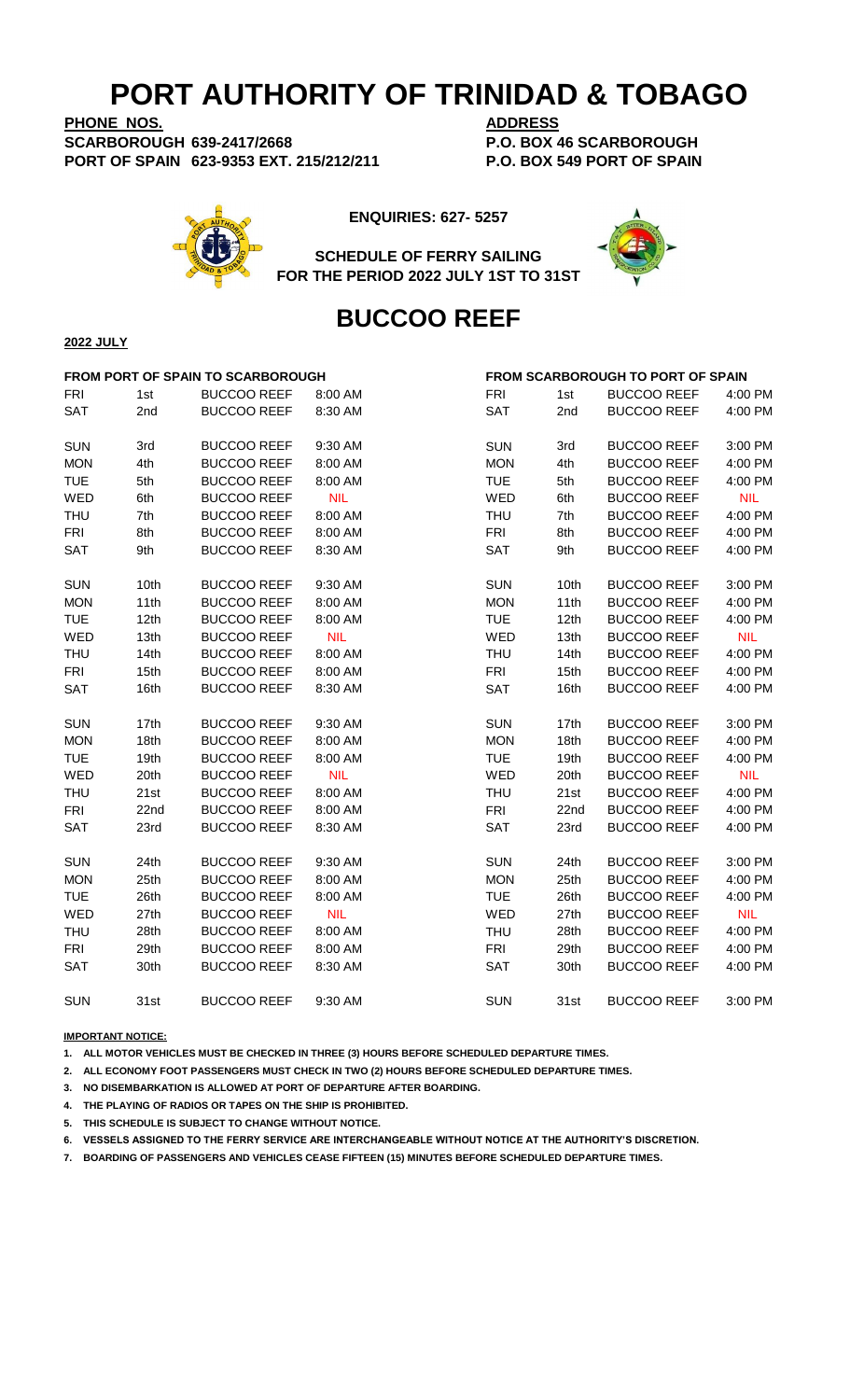**PHONE NOS. ADDRESS SCARBOROUGH 639-2417/2668 P.O. BOX 46 SCARBOROUGH PORT OF SPAIN 623-9353 EXT. 215/212/211 P.O. BOX 549 PORT OF SPAIN**



**ENQUIRIES: 627- 5257**





## **GALLEONS PASSAGE**

### **2022 JULY**

#### **FROM PORT OF SPAIN TO SCARBOROUGH FROM SCARBOROUGH TO PORT OF SPAIN**

| <b>TUE</b> | 5th              | <b>GALLEONS</b> | 3:00 PM    | <b>TUE</b> | 5th              | <b>GALLEONS</b> | NIL     |
|------------|------------------|-----------------|------------|------------|------------------|-----------------|---------|
| WED        | 6th              | <b>GALLEONS</b> | <b>NIL</b> | WED        | 6th              | <b>GALLEONS</b> | 6:30 AM |
| <b>TUE</b> | 12 <sub>th</sub> | <b>GALLEONS</b> | 3:00 PM    | <b>TUE</b> | 12 <sub>th</sub> | <b>GALLEONS</b> | NIL     |
| WED        | 13 <sub>th</sub> | <b>GALLEONS</b> | <b>NIL</b> | WED        | 13th             | <b>GALLEONS</b> | 6:30 AM |
| <b>TUE</b> | 19 <sub>th</sub> | <b>GALLEONS</b> | 3:00 PM    | <b>TUE</b> | 19th             | <b>GALLEONS</b> | NIL     |
| WED        | 20 <sup>th</sup> | <b>GALLEONS</b> | <b>NIL</b> | WED        | 20th             | <b>GALLEONS</b> | 6:30 AM |
| <b>TUE</b> | 26th             | <b>GALLEONS</b> | $3:00$ PM  | <b>TUE</b> | 26th             | <b>GALLEONS</b> | NIL     |
| WED        | 27th             | <b>GALLEONS</b> | <b>NIL</b> | WED        | 27th             | <b>GALLEONS</b> | 6:30 AM |
|            |                  |                 |            |            |                  |                 |         |

**IMPORTANT NOTICE:**

**1. ALL MOTOR VEHICLES MUST BE CHECKED IN THREE (3) HOURS BEFORE SCHEDULED DEPARTURE TIMES.** 

**2. ALL ECONOMY FOOT PASSENGERS MUST CHECK IN TWO (2) HOURS BEFORE SCHEDULED DEPARTURE TIMES.**

**3. NO DISEMBARKATION IS ALLOWED AT PORT OF DEPARTURE AFTER BOARDING.**

**4. THE PLAYING OF RADIOS OR TAPES ON THE SHIP IS PROHIBITED.**

**5. THIS SCHEDULE IS SUBJECT TO CHANGE WITHOUT NOTICE.**

**6. VESSELS ASSIGNED TO THE FERRY SERVICE ARE INTERCHANGEABLE WITHOUT NOTICE AT THE AUTHORITY'S DISCRETION.**